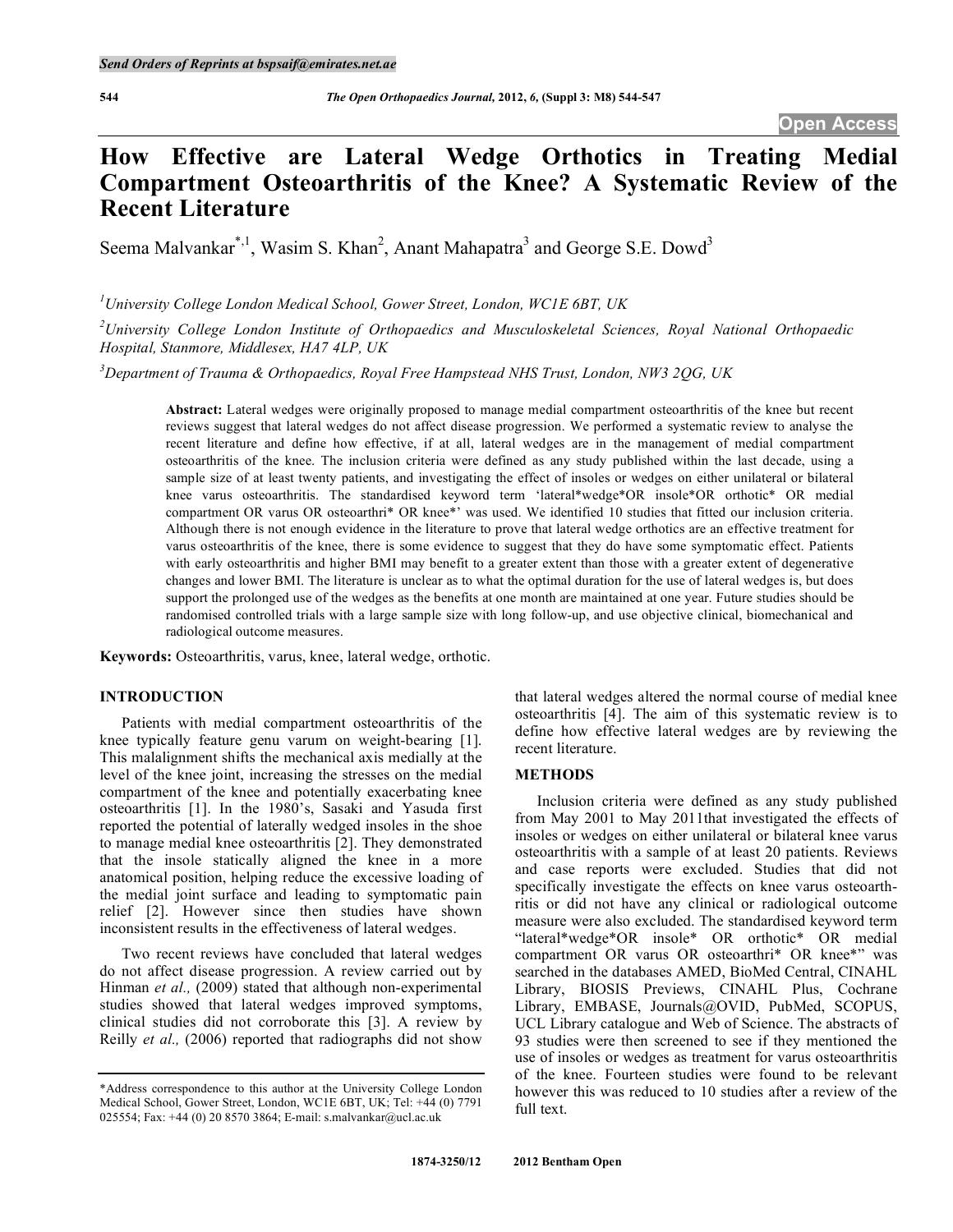## **RESULTS**

 The details of the 10 studies included in our review [5- 14] are detailed in Table **1**.

Pham *et al.*, (2004) compared the clinical effects of laterally wedged insoles and neutrally wedged control insoles in patients with medial knee osteoarthritis [5]. They conducted a 24 month prospective randomised controlled study using 156 patients with a mean age 65 years. They found that at final two year follow-up, there was no statistically significant difference between the two groups with regards to the percentages of patients with self-reported improvement, WOMAC scores and mean joint space narrowing. The number of days with non-steroidal antiinflammatory drugs (NSAIDs) intake was however significantly lower in the group with laterally wedged insoles than in the neutrally wedged group (p=0.003). They reported a greater compliance with the lateral wedges (p=0.023).

 Butler *et al.,* (2006) performed a biomechanical randomised clinical control trial investigated the effect of lateral wedges on the hind foot and hip biomechanics [6]. Using gait analyses, they found that lateral wedges resulted

in hind foot eversion in 93% of patients, whilst having no effect on their hip adduction. A non-randomised control cross-over study by Kakihana *et al.,* (2007) however found that six degree lateral wedges failed to reduce the knee joint varus moment in 18% of patients, and increased the knee joint varus moment in 16% [7]. Shimada *et al.,* (2006) carried out a case control study using gait analysis and found that lateral wedges had beneficial kinetic and kinematic effects in patients with early medial compartment osteoarthritis [8]. Similar results were noted in another study [9] where patients wore either lateral wedges or neutral insoles for six weeks, with a four week wash out period before a cross-over. The pain scale in patients with milder osteoarthritis and patients with a BMI over thirty improved the most.

 We identified three studies that investigated the optimal duration that lateral wedges should be worn. Toda *et al.,*  (2005) conducted a study where participants had to wear insoles with subtalar strappings for varying durations over two weeks, and found that the greatest improvement was seen in patients who wore the insoles for eight hours a day [10]. These results were not confirmed by Hinman *et al.*,

**Table 1. Details of the 10 Studies Identified Including Type of Study, Number of Subjects and Numbers Lost to Follow-Up, Duration of Follow-Up and Outcome Measures Used** 

| <b>Study</b>                         | <b>Type of Study</b>                                         | Number of<br><b>Subjects</b> | <b>Number of Subjects</b><br>Lost to Follow-Up | Follow-Up | <b>Outcome Measures Used</b>                                                                                                                                                                                                                                                                                      |
|--------------------------------------|--------------------------------------------------------------|------------------------------|------------------------------------------------|-----------|-------------------------------------------------------------------------------------------------------------------------------------------------------------------------------------------------------------------------------------------------------------------------------------------------------------------|
| Pham et al.<br>$(2004)$ [5]          | Prospective double-blind<br>randomised control trial         | 156                          | 50                                             | 2 years   | Patients' overall assessment of disease activity<br>(5 grade scale), WOMAC index subscales and<br>need for concomitant treatments.                                                                                                                                                                                |
| Butler <i>et al.</i><br>$(2009)$ [6] | Prospective single-blind<br>randomised control trial         | 30                           | N/A                                            | N/A       | Gait analysis study with kinematic and force<br>measurements to determine the hind foot, knee<br>and hip moment.                                                                                                                                                                                                  |
| Kakihana et al.<br>$(2007)$ [7]      | Prospective non randomised,<br>cross-over study              | 70                           | N/A                                            | N/A       | Gait analyses to determine the knee and<br>subtalar joint moments, and centre of pressure.<br>Blinded radiological assessment with Kellgren<br>and Lawrence grading.                                                                                                                                              |
| Shimada et al.<br>$(2006)$ [8]       | Prospective case-control study                               | 65                           | N/A                                            | N/A       | Gait analyses study that measured peak<br>external adduction moment at the knee during<br>the stance phase of gait and the first<br>acceleration peak after heal strike at the lateral<br>side of the femoral condyles. Kellgren and<br>Lawrence grading system for radiographic<br>assessment of osteoarthritis. |
| Baker et al.<br>$(2007)$ [9]         | Prospective double-blind<br>randomised crossover trial       | 90                           | $\overline{4}$                                 | 16 weeks  | WOMAC pain and disability scale, the overall<br>knee pain with a 50 feet walk and any<br>medication for knee pain taken.                                                                                                                                                                                          |
| Toda et al.<br>$(2005)$ [10]         | Prospective randomised<br>control trial                      | 81                           | $\mathbf{0}$                                   | 2 weeks   | Femorotibial angle on blinded weight-bearing<br>radiographs, and the remission scores of the<br>Lequesne index.                                                                                                                                                                                                   |
| Hinman et al.<br>$(2009)$ [11]       | Prospective randomised<br>control trial                      | 20                           | $\mathbf{0}$                                   | 1 month   | Gait analyses study measuring knee adduction<br>moments and adduction angular impulse.                                                                                                                                                                                                                            |
| Barrios et al.<br>$(2009)$ [12]      | Prospective single-blinded<br>block randomised control trial | 66                           | 10                                             | 1 year    | WOMAC index, six minute walk distance and<br>pain change, and chair negotiation time and<br>pain change.                                                                                                                                                                                                          |
| Toda et al.<br>$(2008)$ [13]         | Prospective single-blinded<br>block randomised control trial | 227                          | 20                                             | 12 weeks  | Pain using the Lequesne index and the Visual<br>analogue score (VAS), and last assessment of<br>material wear of the insole.                                                                                                                                                                                      |
| Toda et al.<br>$(2001)$ [14]         | Prospective randomised<br>control trial                      | 90                           | $\boldsymbol{0}$                               | 8 weeks   | Femorotibial angle and talar tilt angle using<br>weight-bearing radiographs, and VAS.                                                                                                                                                                                                                             |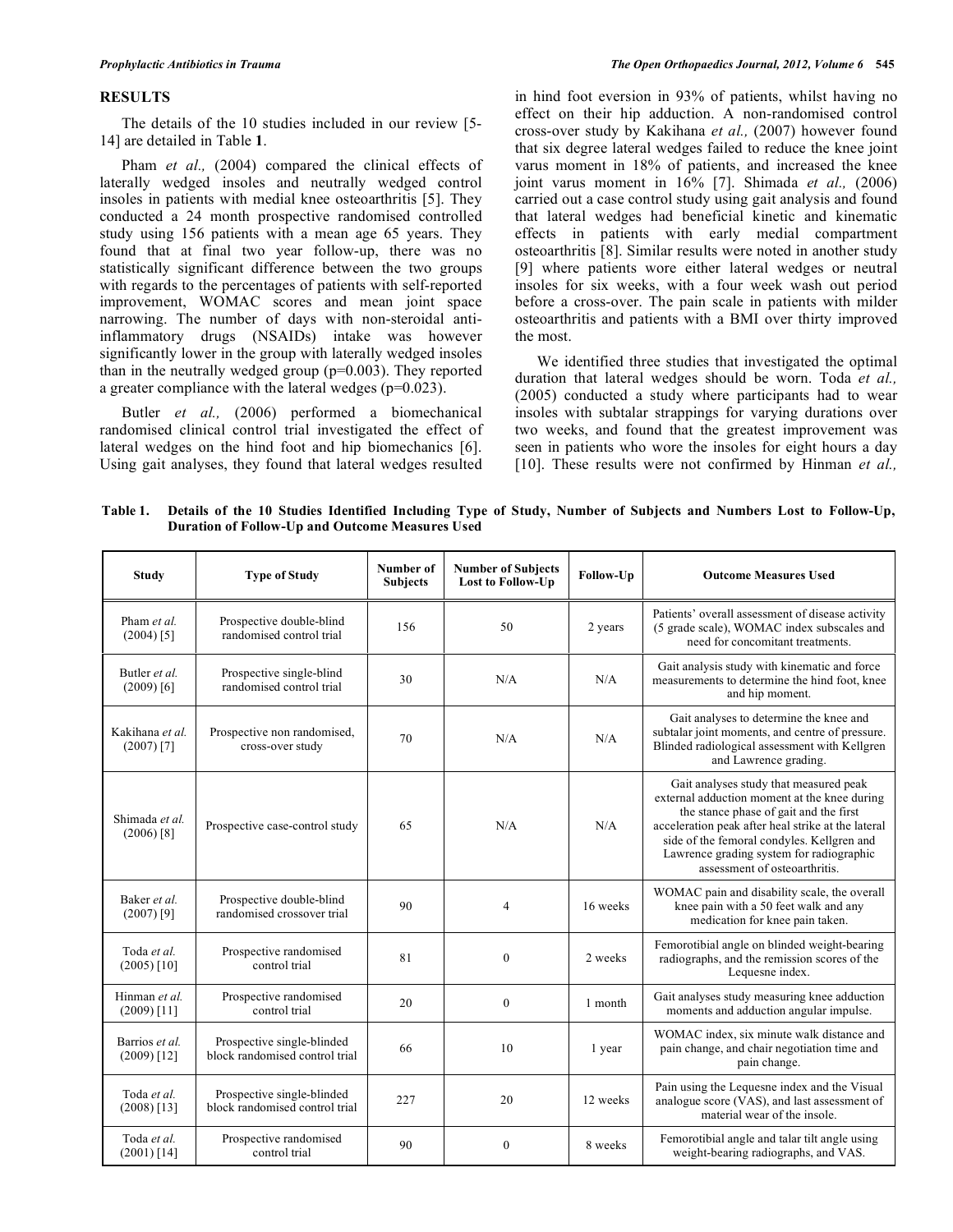(2009) who investigated the biomechanical effects of lateral wedges after one month in 20 patients [11]. They found that, irrespective of the duration of daily use, the insoles demonstrated a reduction in adduction moment parameters at one month. Barrio *et al.,* (2009) analysed the Western Ontario and McMaster universities (WOMAC) score, six minute walk test and stair negotiation test at baseline, after one month and after one year of using individualised orthotics [12]. Significant improvements in pain, stiffness and physical function was noted at one month follow-up and at one year follow-up compared to baseline  $(p<0.001)$ , but no change was seen between the first month and one year assessments.

 In 2008 Toda *et al.,* found that lateral wedges with and without shoes showed significant improvements in pain measured using the Lequesne index and the Visual analogue score (VAS) [13]. In a previous clinical randomised control trial, Toda *et al.,* (2001) had established that the best orthotic for the management of medial compartment osteoarthritis was lateral wedges with subtalar strappings rather than the conventional insole [14]. Results showed that only patients who wore the subtalar strappings had a significant improvement in the VAS. These insoles may not however be clinically effective as they were associated with adverse effects such as popliteal pain [14].

# **DISCUSSION**

 Although two recent reviews have concluded that lateral wedges do not affect disease progression, a recent randomised controlled trial has shown a reduced NSAID intake and a better compliance compared with the control group [5]. The recent literature shows, using gait analyses studies, that lateral wedges reduce the varus malalignment of the knee by everting the hind foot, and do not affect the hip joint [6]. This would suggest that lateral wedges should not be used in patients with hind foot pathologies. Evidence also suggests that not all patients have a reduction in their knee joint varus moment [7], and patients with early osteoarthritis and higher BMI may benefit to a greater extent than those with a greater extent of degenerative changes and lower BMI [8,9]. The literature is unclear as to what the optimal duration for the use of lateral wedges is [10,11], but does support the prolonged use of the wedges as the benefits at one month are maintained at one year [12]. Although the literature suggests that lateral wedges with subtalar strappings are better than conventional insoles for medial compartment knee osteoarthritis, patients using the strappings experienced adverse effects such as politeal pain and blisters [14] that in the clinical setting would adversely affect compliance.

 The recent literature on the use of lateral wedges for medial compartment knee osteoarthritis is insufficient to draw any substantial conclusions from. The studies have some heterogeneity in the results that could be explained by confounding factors that were not controlled. Some studies used NSAIDs as an adjunctive therapy, confounding the results [5, 14]. Objective outcome measures such as the WOMAC score was only used in three studies [5, 9, 12], and the VAS in two [13, 14]. Although radiographs were used in

four studies [7, 8, 10, 14], the correlation between the efficacy of the wedges and radiographic severity of the osteoarthritis was only assessed in one study [14]. In addition, the study samples were small and the follow-ups short. Only one study had control wedges [14], and failed to confirm that they were made of the same material or similar confirm material wear.

# **CONCLUSION**

 In conclusion, although there is not enough evidence in the literature to prove that lateral wedge orthotics are an effective treatment for varus osteoarthritis of the knee, there is some evidence to suggest that they do have some symptomatic effect. The literature suggests that orthotics may have a place in the management of patients with early medial compartment osteoarthritis. There are however many confounding factors that hinder the reliability of these pooled results. Future studies should be randomised controlled trials with a large sample size with long follow-up, and use objective clinical, biomechanical and radiological outcome measures.

### **CONFLICT OF INTEREST**

 The authors confirm that this article content has no conflict of interest.

### **ACKNOWLEDGEMENTS**

Declared none.

#### **REFERENCES**

- [1] Eustice C. What Is Varus or Valgus Knee Deformity? [online] 2008. Available from: http://osteoarthritis.about.com/od/kneeosteoa rthriti s/a/varusvalgus.htm [Accessed on: 4-5-2011].
- [2] Sasaki T, Yasuda K. Clinical evaluation of the treatment of osteoarthritic knees using a newly designed wedged insole. Clin Orthop Relat Res 1987; 221: 181-7.
- [3] Hinman RS, Bennel KL, Kim L. Advances in insoles and shoes for knee osteoarthritis. Curr Opin Rheumatol 2009; 21(1): 164-70.
- [4] Reilly KA. Barker KL, Shamley D. A systematic review of lateral wedge orthotics--how useful are they in the management of medial compartment osteoarthritis? Knee 2006; 13(3): 177-83.
- [5] Pham T, Maillefert JF, Hudry C, *et al*. Laterally elevated wedged insoles in the treatment of medial knee osteoarthritis. A two-year prospective randomized controlled study. Osteoarthritis Cartilage 2004; 12(1): 46-55.
- [6] Butler RJ, Barrios JA, Royer T, Davis IS. Effect of laterally wedged foot orthoses on rearfoot and hip mechanics in patients with medial knee osteoarthritis. Prosthet Orthot Int 2009; 33(2): 107-16.
- [7] Kakihana W, Akai M, Nakazawa K, Naito K, Torii S. Inconsistent knee varus moment reduction caused by a lateral wedge in knee osteoarthritis. Am J Phys Med Rehabil 2007; 86(6): 446-54.
- [8] Shimada S, Kobayashi S, Wada M, *et al*. Effects of disease severity on response to lateral wedged shoe insole for medial compartment knee osteoarthritis. Arch Phys Med Rehabil 2006; 87(11): 1436-41.
- [9] Baker K, Goggins J, Xie H, *et al*. A randomized crossover trial of a wedged insole for treatment of knee osteoarthritis. Arthritis Rheum 2007; 56(4): 1198-203.
- [10] Toda Y, Tsukimura N, Segal N. An optimal duration of daily wear for an insole with subtalar strapping in patients with varus deformity osteoarthritis of the knee. Osteoarthritis Cartilage 2005; 13(4): 353-60.
- [11] Hinman RS. Bowles KA, Bennell KL. Laterally wedged insoles in knee osteoarthritis: do biomechanical effects decline after one month of wear? BMC Musculoskelet Disord 2009; 10: 146.